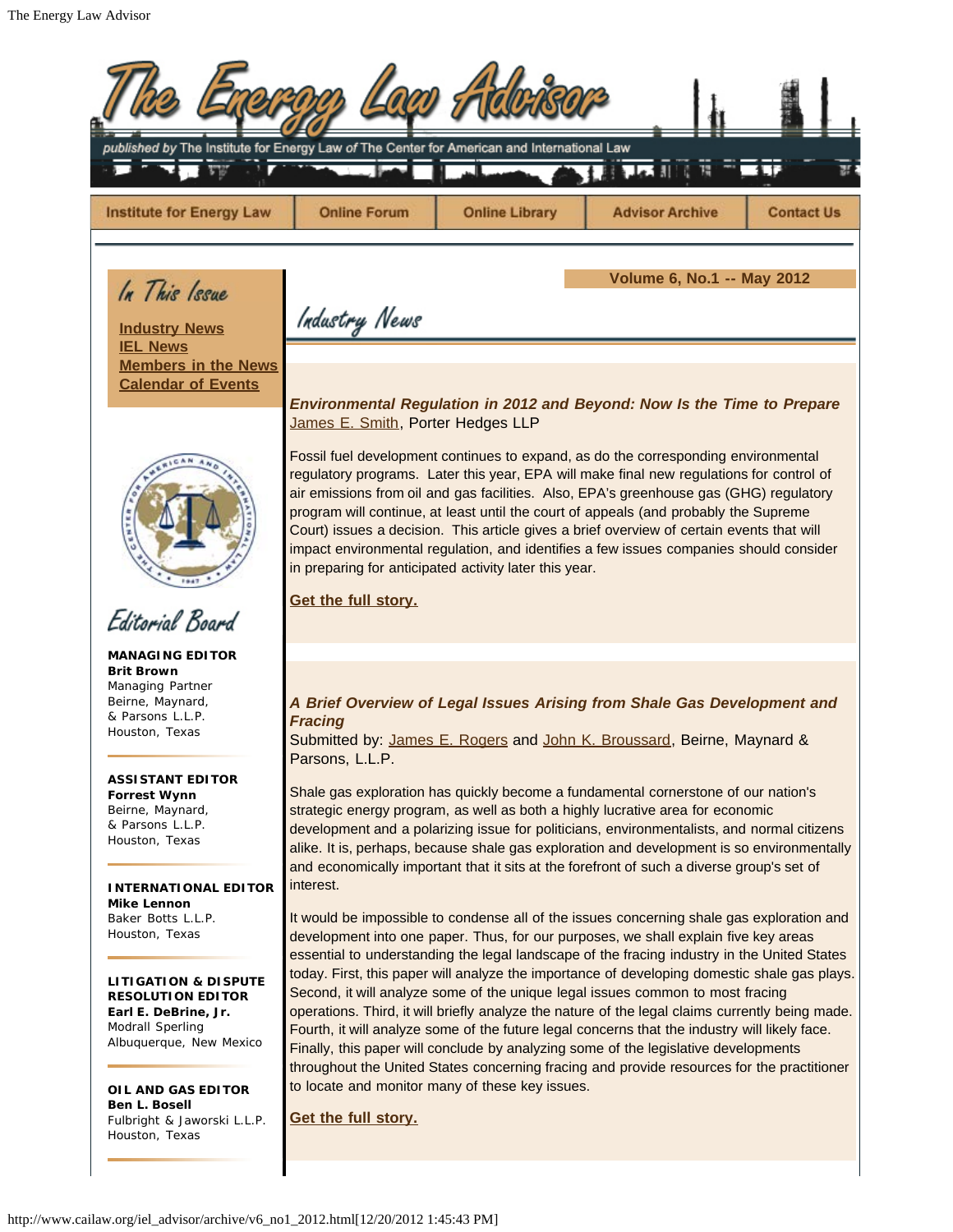**OILFIELD SERVICES EDITOR Aaron Ball** Squire, Sanders & Dempsey (US) LLP Houston, Texas

**POWER / ALTERNATIVE ENERGY EDITOR Scott Deatherage** Patton Boggs LLP Dallas, Texas

**YOUNG ENERGY PROFESSIONALS EDITOR David Sweeney** Bracewell & Giuliani LLP Houston, Texas

**INSTITUTE FOR ENERGY LAW** The Center for American and International Law 5201 Democracy Dr. Plano, Texas 75024

Tel: 972.244.3400 Fax: 972.244.3401 **David F. Asmus** Chair, IEL Advisory Board Morgan, Lewis & Bockius LLP

**David B. Winn** IEL Director and CAIL Vice President Plano, Texas

Houston, Texas

**J. Alan B. Dunlop** IEL Associate Director Plano, Texas

# IEL News



**New Leadership for IEL**

Dave Asmus Wendy Daboval Gates completed his term as Chair of the Advisory Every two years, immediately after the Annual Oil & Gas Conference in February, the terms of many of the IEL's leaders expire. In February 2012, Steve

Board, and was succeeded by **David F. Asmus** of Morgan, Lewis & Bockius LLP. Dave is the leader of Morgan Lewis's Energy Transactions practice, and focuses his practice on oil and gas development projects, acquisitions and divestitures and energy based financings. Dave has been a member of the IEL's Executive Committee for a number of years, and has chaired the International Practice Committee as well as the Strategic Planning Committee.

Dave also brings to the Institute his experience with other organizations – he is a past president of the Association of International Petroleum Negotiators, and a past chairman of the International Bar Association's Oil & Gas Committee.

Dave's Senior Vice Chair for the next two years will be **Wendy F. Daboval**, General Counsel and Vice President, Chevron North America Exploration and Production Company. Wendy originally joined Texaco in 1985, and following the merger with Chevron in 2001, she was appointed as an assistant general counsel in the new organization. In her current role, Wendy is responsible for all legal and land services for Chevron's upstream operations, and serves on Chevron's Global Upstream Leadership Team.

Like Dave, Wendy has been a member of the Executive Committee, and also brings other experience to the IEL. She has served as a trusteeat-large for the Rocky Mountain Mineral Law Foundation, and served three terms on the Department of the Interior's Royalty Policy Committee. She has chaired the American Petroleum Institute's Subcommittee on Exploration and Production Law. She is currently president of Dress for Success Houston's Corporate Guild.

The chairs of all the practice committees also changed in February, as did the composition of the Executive Committee. Profiles of the other new leaders will be in the next edition of the Energy Law Advisor.

**New Committee on Litigation & Dispute Resolution**

The Institute for Energy Law's Advisory Board is pleased to announce the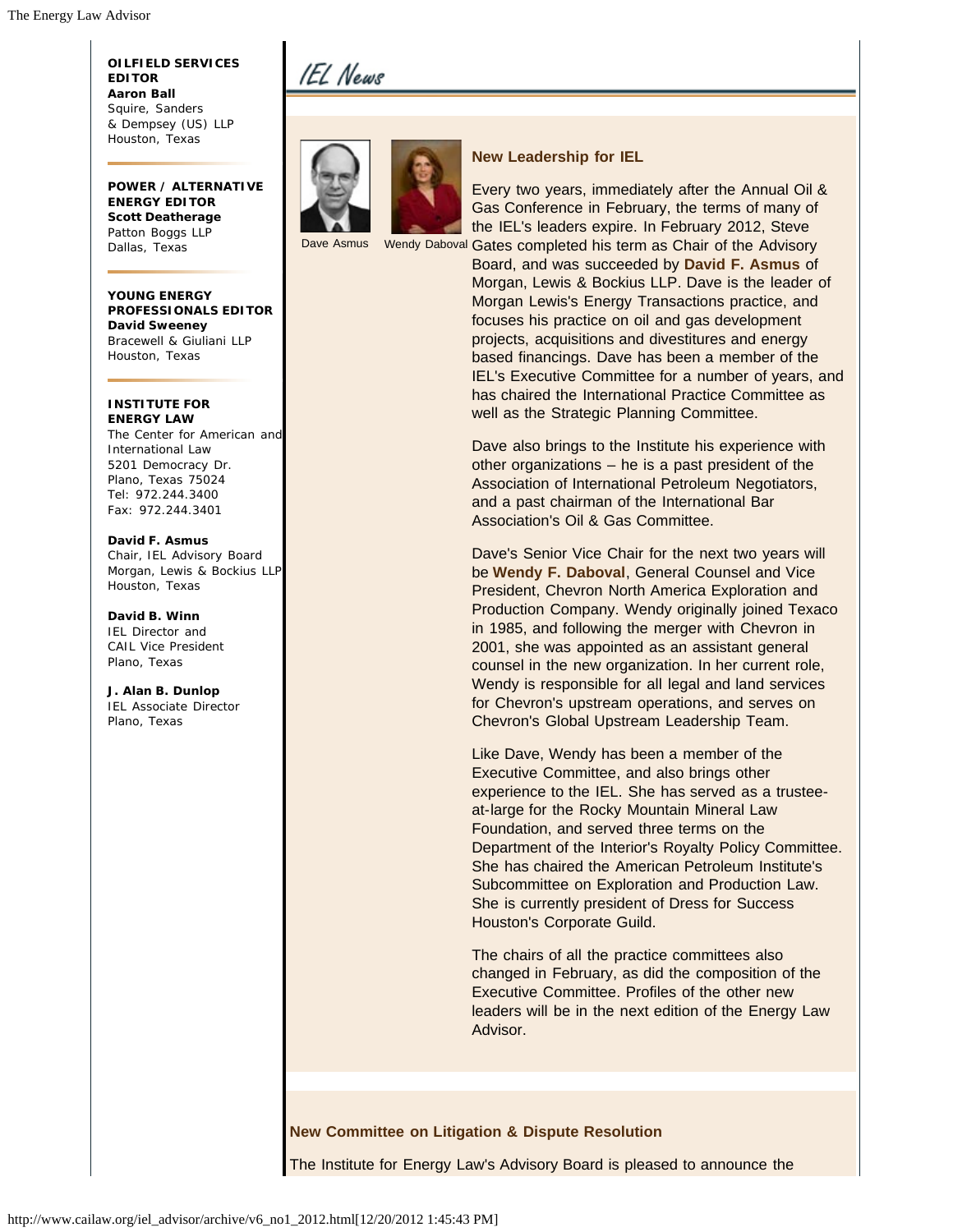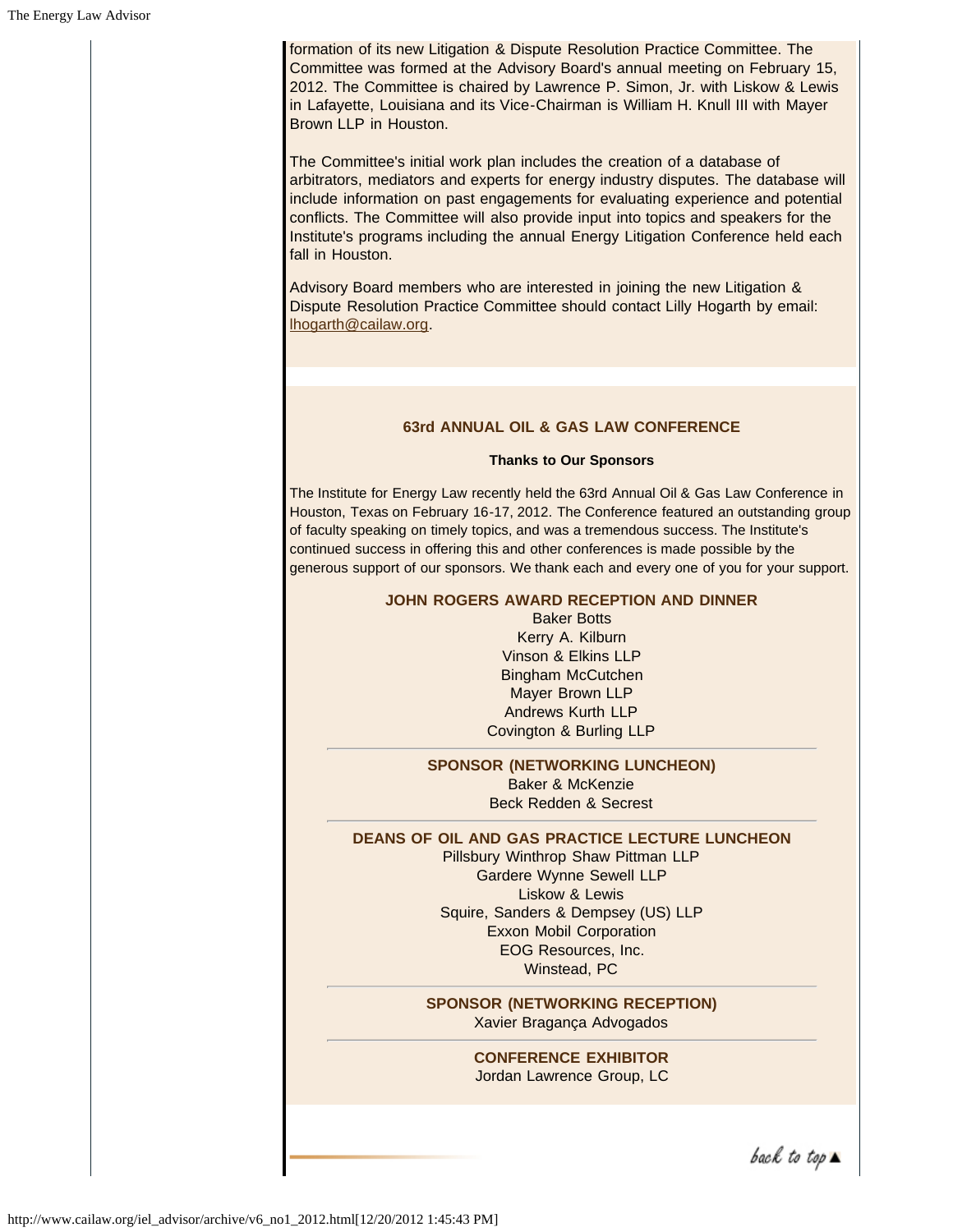| To submit an industry news item for the next issue,<br>contact Brit Brown at bbrown@bmpllp.com and ieladvisor@cailaw.org.                                                                                                                                                                                                                                                                                                                                                                                                                                                                                                                                                |
|--------------------------------------------------------------------------------------------------------------------------------------------------------------------------------------------------------------------------------------------------------------------------------------------------------------------------------------------------------------------------------------------------------------------------------------------------------------------------------------------------------------------------------------------------------------------------------------------------------------------------------------------------------------------------|
| Members in the News                                                                                                                                                                                                                                                                                                                                                                                                                                                                                                                                                                                                                                                      |
|                                                                                                                                                                                                                                                                                                                                                                                                                                                                                                                                                                                                                                                                          |
| Participate in the IEL Advisory Board LinkedIn Group                                                                                                                                                                                                                                                                                                                                                                                                                                                                                                                                                                                                                     |
| Share your thoughts on current issues and developments in the field with other<br>members of the Advisory Board in our new members-only <b>IEL Advisory Board</b><br>Linkedln group. If you are not already a member of Linkedln, click here for<br>directions on how to join.                                                                                                                                                                                                                                                                                                                                                                                           |
| <b>Visit the Advisory Board Members website</b>                                                                                                                                                                                                                                                                                                                                                                                                                                                                                                                                                                                                                          |
| To visit the members website, click here and enter the password that was sent to<br>you recently by email (If you need the email sent to you again, please email<br>iel@cailaw.org. Here you will find current information about the Institute, the<br>Advisory Board and the members themselves, including member photo rosters,<br>committee descriptions and rosters, and a calendar of upcoming events. Here you<br>can also access our new members-only online forum on LinkedIn, our bimonthly<br>newsletter The Energy Law Advisor, our Online Articles Index, our other<br>publications, and a description of Sponsorship Opportunities at upcoming<br>programs. |
| back to top $\blacktriangle$                                                                                                                                                                                                                                                                                                                                                                                                                                                                                                                                                                                                                                             |
| Submit your member announcements for the next issue,<br>with a photo if possible, to <b>igladvisor@cailaw.org</b> .<br>Calendar of Eventi                                                                                                                                                                                                                                                                                                                                                                                                                                                                                                                                |
|                                                                                                                                                                                                                                                                                                                                                                                                                                                                                                                                                                                                                                                                          |
|                                                                                                                                                                                                                                                                                                                                                                                                                                                                                                                                                                                                                                                                          |
| 3rd Law of Shale Plays Conference<br>June 6-7, 2012<br>Fort Worth, Texas<br><b>International Oil &amp; Gas Law, Contracts, and Negotiations - Upstream</b>                                                                                                                                                                                                                                                                                                                                                                                                                                                                                                               |
| September 24-28<br>Houston, Texas                                                                                                                                                                                                                                                                                                                                                                                                                                                                                                                                                                                                                                        |
| <b>International Oil &amp; Gas Law, Contracts, and Negotiations - Midstream</b><br>October 1-5<br>Houston, Texas                                                                                                                                                                                                                                                                                                                                                                                                                                                                                                                                                         |
| 2nd Oilfield Services Law Conference<br>October 15, 2012<br>Houston, Texas                                                                                                                                                                                                                                                                                                                                                                                                                                                                                                                                                                                               |
| Oil & Gas Law Short Course<br>October 22-26, 2012<br>Houston, Texas                                                                                                                                                                                                                                                                                                                                                                                                                                                                                                                                                                                                      |
| <b>11th Annual Energy Litigation Conference</b>                                                                                                                                                                                                                                                                                                                                                                                                                                                                                                                                                                                                                          |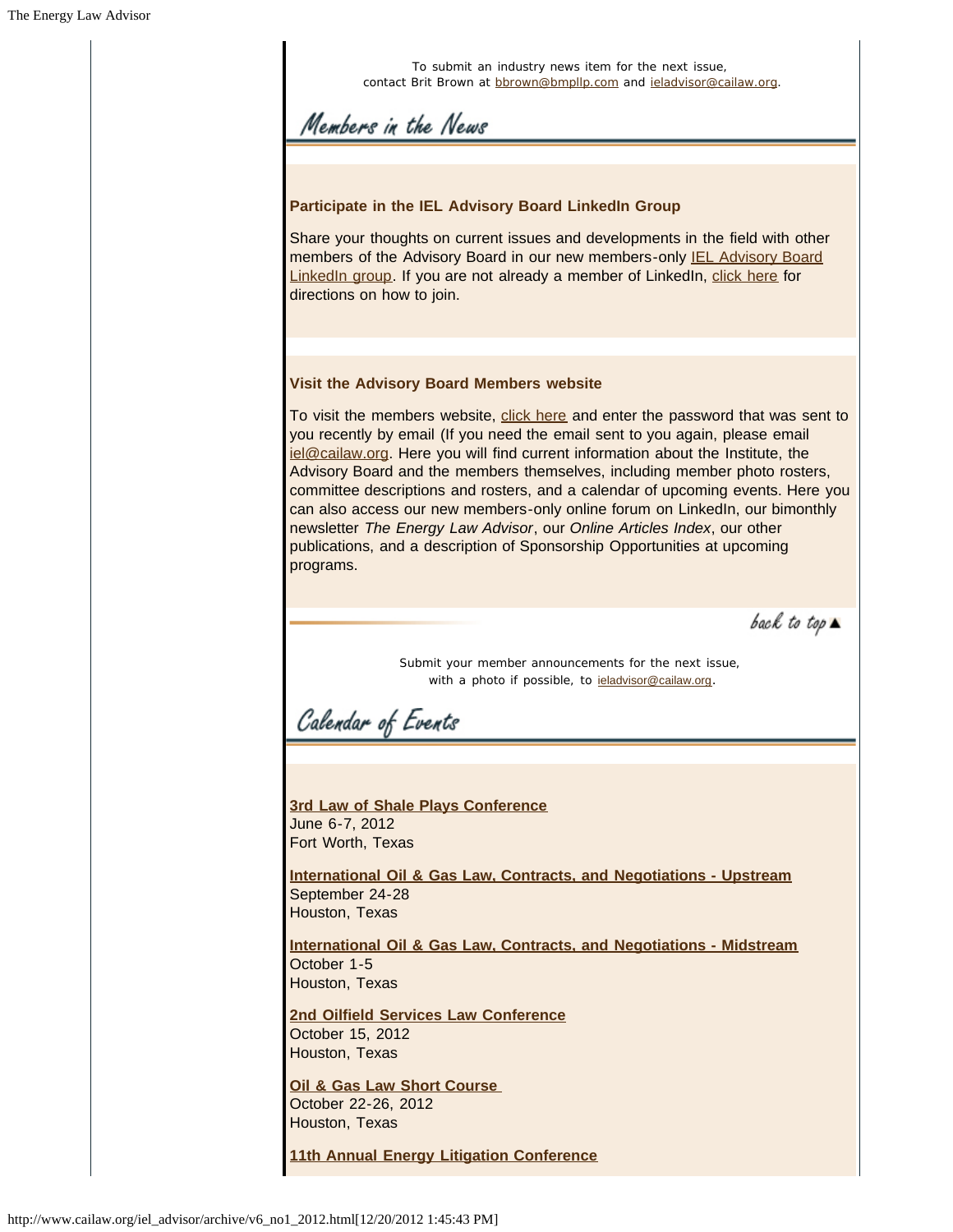| November 15, 2012<br>Houston, Texas |                                                              |                              |
|-------------------------------------|--------------------------------------------------------------|------------------------------|
|                                     |                                                              | back to top $\blacktriangle$ |
|                                     | © Copyright 2012 - All Rights Reserved<br>www.cailaw.org/iel |                              |

**To ensure that you continue to receive the Energy Law Advisor and its E-Lerts, please add [ieladvisor@cailaw.org](mailto:ieladvisor@cailaw.org) to your safe sender list or address book today. To discontinue receiving these, please reply to this email with UNSUSCRIBE in the subject line, or [email us](mailto:ieladvisor@cailaw.org).**

**Please feel free to forward The Energy Law Advisor newsletter and its E-Lerts to an interested colleague.**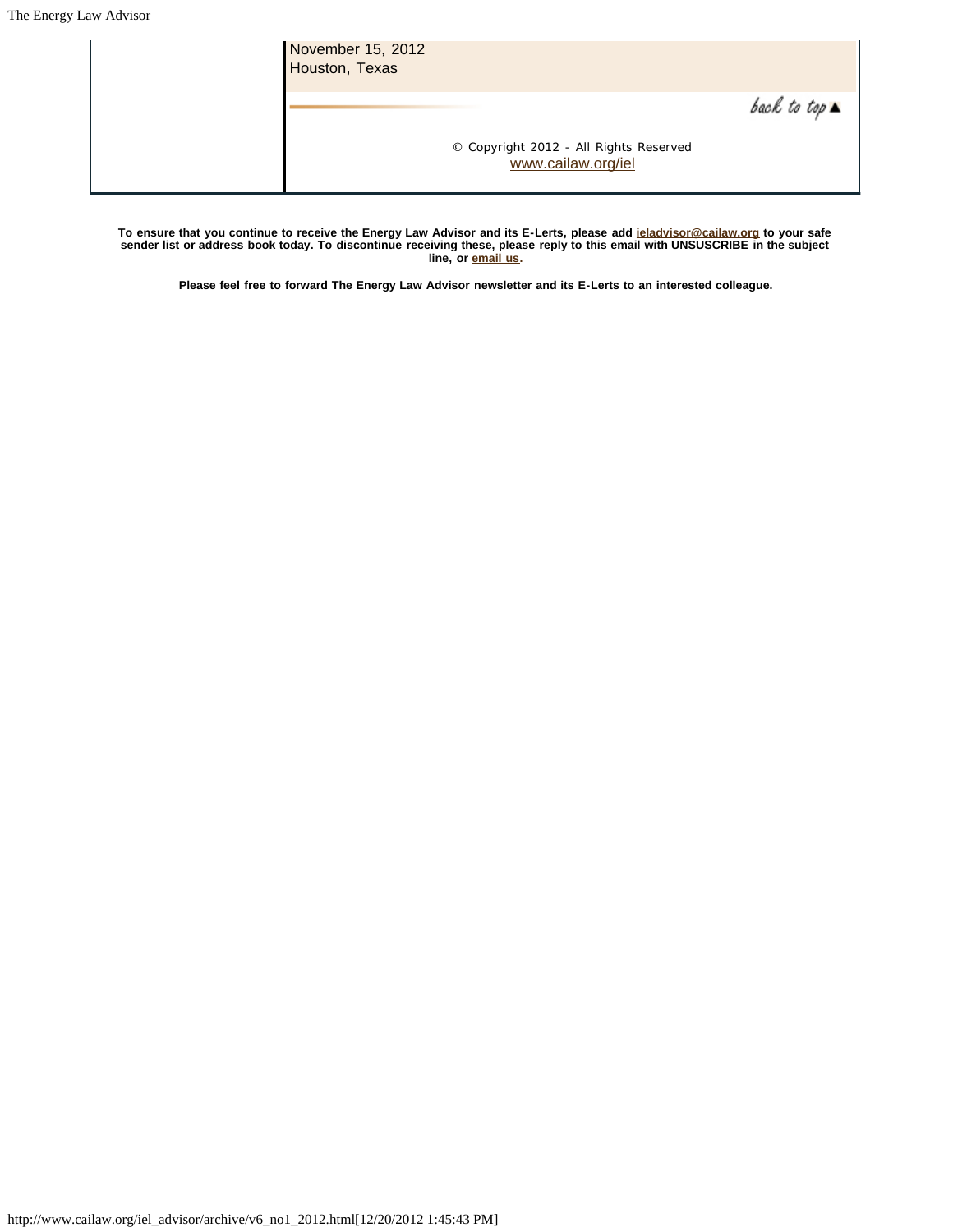

EPA is under court order to issue the rules, based on a 2009 lawsuit brought by environmental groups. The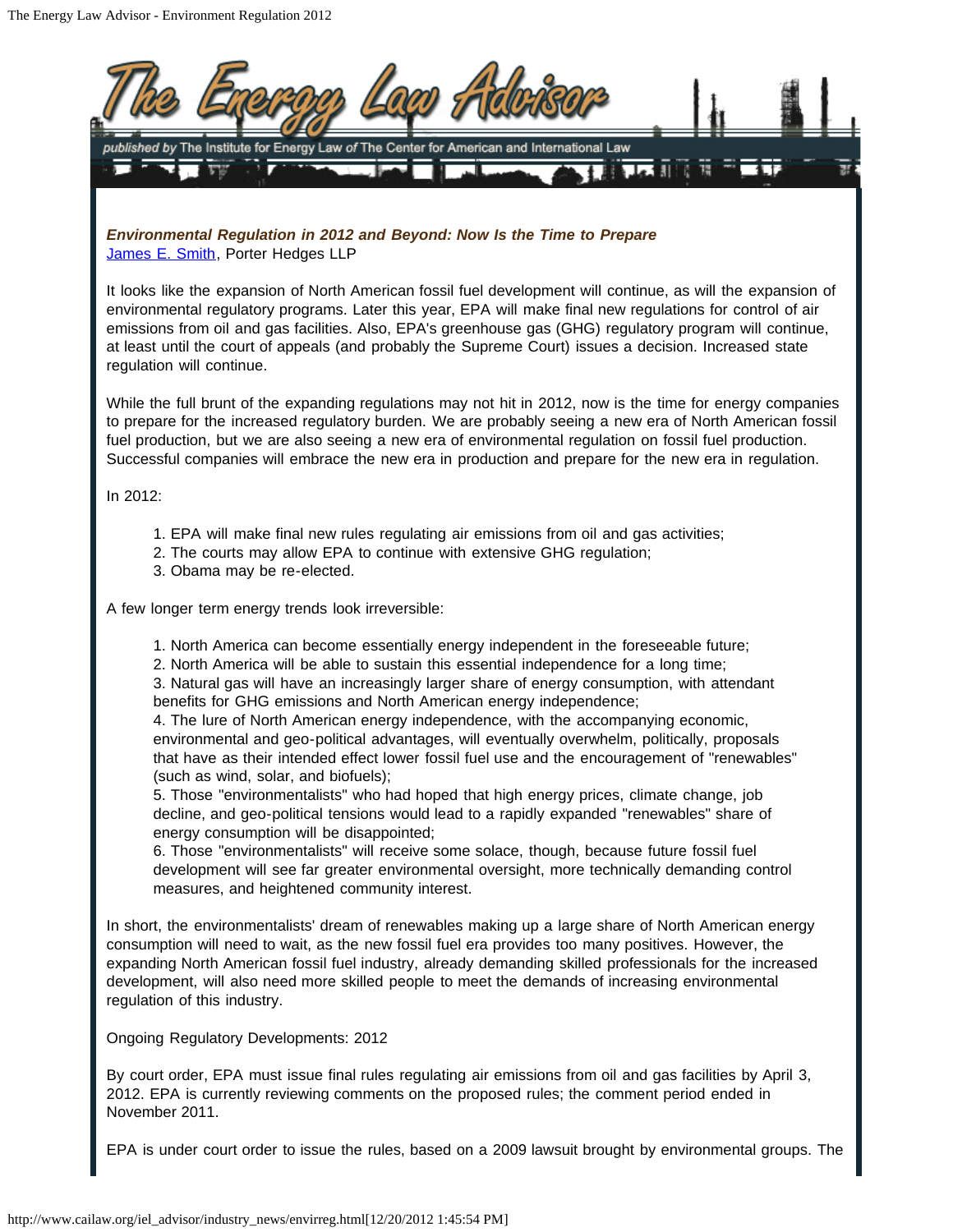parties to the lawsuit agreed to extend several past deadlines for issuing the rules, and significant further delays are unlikely.

Industry commentators have stated that small energy producing companies may lack the resources to comply with the new regulations. Being small is not an excuse for non-compliance. Companies should prepare to comply with the proposed regulations, by listening to their trade associations to identify those rules that will almost certainly be a part of the final package, and gathering the resources to comply.

EPA's GHG regulations are under court review (oral argument before the DC Court of Appeals February 28 and 29), but the court has not stayed them pending review. Whatever the court of appeals decides, a request for Supreme Court review is a certainty. While industry has good arguments against using the current Clean Air Act for GHG regulation, EPA has made interesting counter arguments; it has taken industry to task for complaining, in the "Tailoring Rule" debate, that the GHG rule is illegal because it exempts too many businesses from strict application of the Clean Air Act.

Even if the courts strike down the current EPA GHG regulations, EPA's desire to reduce GHG emissions, through a variety of regulatory programs, will remain for as long as the EPA Administrator reports to President Obama. The outcome of the 2012 election is far from certain, and an Obama EPA through 2016 is a possibility.

At the state level, even those states that embrace increased fossil fuel development are also expanding regulatory oversight. Many states are also encouraging local community involvement. As one example, Pennsylvania recently joined Texas in adopting a state program for disclosure of ingredients in hydraulic fracturing fluids. Also, many states currently require "green completions," and EPA's proposed oil and gas regulations will make "green completions" mandatory nationwide. Even without increased federal regulations, states that encourage further oil and gas development will do so in the face of ongoing public demands for strict regulation and greater transparency.

While the environmentalists will not be able to prevent the increased development, they will no doubt win concessions from lawmakers regarding regulations. We will produce vastly more energy in North America, but we will do so with greater regulatory burdens, and increased public/governmental oversight..

*back to The Energy Law Advisor Archive*

To ensure that you continue to receive this quarterly newsletter, add ieladvisor@cailaw.org to your safe sender list or address book today. To discontinue receiving this newsletters, please reply to this email with **UNSUSCRIBE** in the subject line, or **email us**.

Please feel free to forward The Energy Law Advisor newsletter to an interested colleague.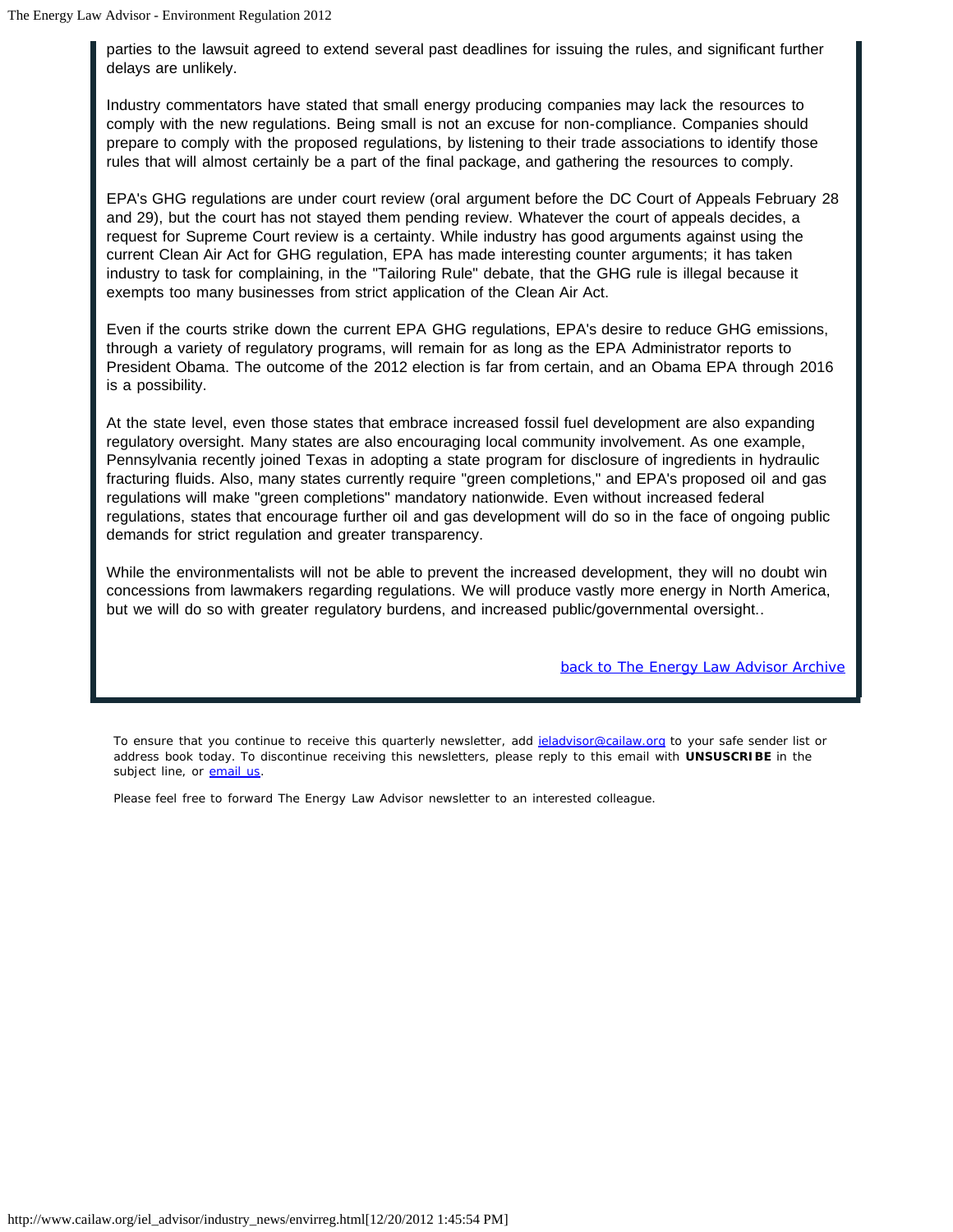

*A Brief Overview Of Legal Issues Arising From Shale Gas Development and Fracing* Submitted by: James E. Rogers and John K. Broussard, Beirne, Maynard & Parsons, L.L.P.

# **I. INTRODUCTION**

Shale gas exploration has quickly become a fundamental cornerstone of our nation's strategic energy program, as well as both a highly lucrative area for economic development and a polarizing issue for politicians, environmentalists, and normal citizens alike. It is, perhaps, because shale gas exploration and development is so environmentally and economically important that it sits at the forefront of such a diverse group's set of interest.

It would be impossible to condense all of the issues concerning shale gas exploration and development into one paper. Thus, for our purposes, we shall explain five key areas essential to understanding the legal landscape of the fracing industry in the United States today. First, this paper will analyze the importance of developing domestic shale gas plays. Second, it will analyze some of the unique legal issues common to most fracing operations. Third, it will briefly analyze the nature of the legal claims currently being made. Fourth, it will analyze some of the future legal concerns that the industry will likely face. Finally, this paper will conclude by analyzing some of the legislative developments throughout the United States concerning fracing and provide resources for the practitioner to locate and monitor many of these key issues.

## **II. IMPORTANCE OF DEVELOPING SHALE GAS IN FRACING OPERATIONS**

# **A. Natural Gas Development By the Numbers.**

At the onset, it is important to note that shale gas supplies have dramatically increased over the last ten years. In 2000, shale gas accounted for just 1% of the American natural gas supplies. Today, that number is approximately 25% with some estimates that it will raise to 50% within the next decade. Thus, after taking into account U.S. and Canadian shale gas supplies, the U.S./North American natural gas resource base is currently estimated at 2,500 trillion cubic feet (Tcf).

Many experts estimate that, given those vast resources, the United States will become a net exporter of natural gas in the years to come. Further, it is important to note that those supply estimates are based upon current technology, not taking into account potential developments that could occur in exploring and developing natural resources in the years to come.

It goes without saying, therefore, that due to shale gas development, the price for natural gas has generally decreased, while the supply of that commodity has increased. This has created a situation of economic opportunity for many diversified chemical and petrochemical companies throughout the United States, and alleviated some issues concerning both the importation of energy to the United States and the exportation of developmental facilities to areas with higher natural gas reserves.

The Department of Energy recently provided U.S. natural gas production numbers through 2035 showing that shale gas development in the United States would not only account for a larger percentage of development, but would nearly double the United States' natural gas output over the next 25 years.

#### **B. Where is Natural Gas Being Developed**

There are a number of natural gas shale plays in the lower 48 states centering around the Northeast into the Southwest with spotted pockets throughout the Midwest. The most famous of these are the Marcellus, Fayetteville, Woodford, Barnett, Haynesville-Bossier, and Eagle Ford shales.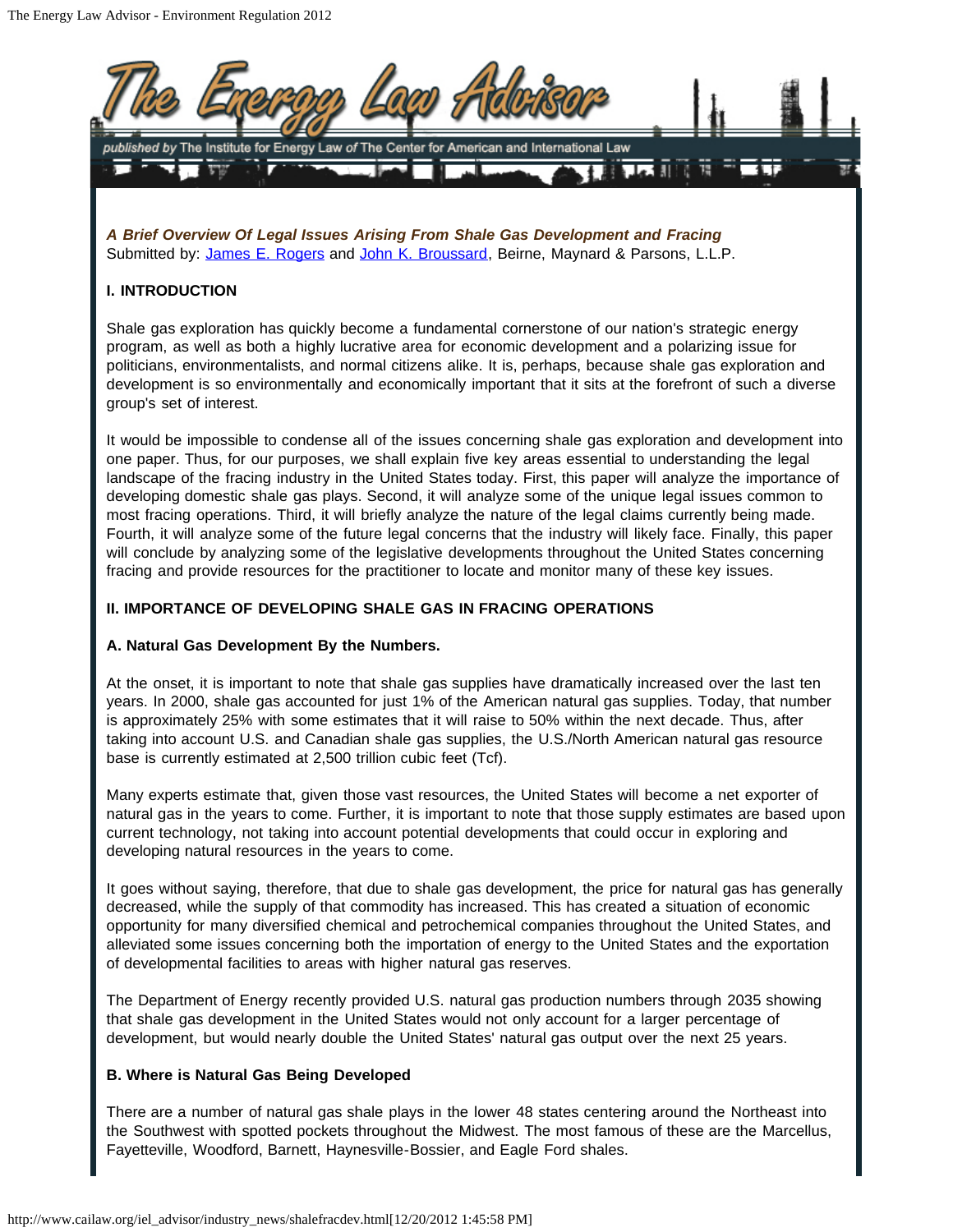Each of these locations occasions different legal concerns, while each carries the same economic importance, same environmental concerns, and to a certain extent a common list of problems.

# **III. ISSUES UNIQUE TO FRACING**

## **A. Environmental Concerns**

It may come as a surprise to many, given the recent publicity concerning alleged groundwater contamination and even earthquakes allegedly resulting from fracing operations, but the most common environmental concern in shale gas development and fracing operations results from improperly maintained sludge and fracing pits, as well as improperly disposed fracing fluid. Fracing fluids and well development wastes may contain methane, ethane, volatile organic compounds (such as benzene, toluene, ethyl benzene, and xylene often collectively referred to as "BTEX") and other normally occurring radioactive materials ("NORMs") which can be hazardous to both health and the environment if not properly contained and disposed of during fracing operations. Thus, ensuring that waste pits and waste wells are properly maintained and utilized is perhaps one of the most important protections against encountering environmental issues while conducting shale gas and development fracing operations.

Yet another often overlooked environmental concern that has spurned both litigation and legislation is alleged air emission pollution caused by fracing operations. Many forms of fracing operations utilize various types of carbon silica, other types of particulate matter, nitrogen oxides, sulfur oxides, carbon dioxide and carbon monoxide. Routine fracing operations may sometimes inadvertently vent those substances into the atmosphere affecting the air quality of the surrounding area. Some cases have specifically analyzed this issue under both the trespass and environmental pollution type theory. To date, however, most cases have been unsuccessful – ultimately finding that the di minimus amount of alleged air pollutants were not a cause of any alleged pollution or injury. In fact, a recent studies by the National Ambient Air Quality Standards Board around the air around continuous fracing operations "did not reveal any significant health threats" to air quality, and that particulate matter and ozone rates surrounding areas of intense fracing operations were no higher than those frequently found in normal urban areas.

Finally, perhaps the most prominent environmental concern regarding fracing is groundwater contamination. To date, two principal concerns on groundwater contamination have moved to the forefront. First are contaminations allegedly linked to the fracing process itself, including allegations that injected fracing fluids (and resulting natural gas) contaminated drinking water wells or aquafers. Second, there have been several alleged cases where the above-mentioned sludge and disposal pits for spent fracing fluids were mismanaged causing surface spills that thereafter allegedly seeped into low-level drinking wells.

As also noted above, poor handling practices have caused isolated events of surface contamination due to faulty sludge pits and other faulty disposal practices. It should be noted, however, that those events are almost always the result of poor containment practices, and therefore are not a condemnation of shale gas development as a whole. As discussed below, multiple layers of regulation are implemented to prevent surface contamination, and the fact that any contamination occurs is generally regarded as a failure of wellestablished and implemented best practices.

Below ground contamination, however, is a much touchier subject, and an often misrepresented issue. In short, there is little to no empirical scientific data to support the theory that properly conducted fracing operations cause any mode of groundwater contamination.

For example, the Commissioner of the New York State Department of Environmental Conservation, while expressing the need to study the impact of water consumption on public water supplies, has publicly testified that no realistic risk of groundwater contamination from the fracing process exists. In making that finding, the Environmental Conservation Department specifically noted that "it is important to understand that the hydraulic fracturing takes place many thousands of feet under ground, well below any groundwater zone. Groundwater zones are typically hundreds, not thousands, of feet below the surface. The same geology that is sealed in natural gas in the rocks for millions of years – together with shale's strict well casing and cementing requirements – prevents any risk of groundwater contamination from the drilling and fracing operation. As a result, the only likely vector for possible threats to groundwater comes from the surface management of water used in the drilling and fracing operations."

In the same manner, the Interstate Oil and Gas Compact Commission – a multi-state entity charged with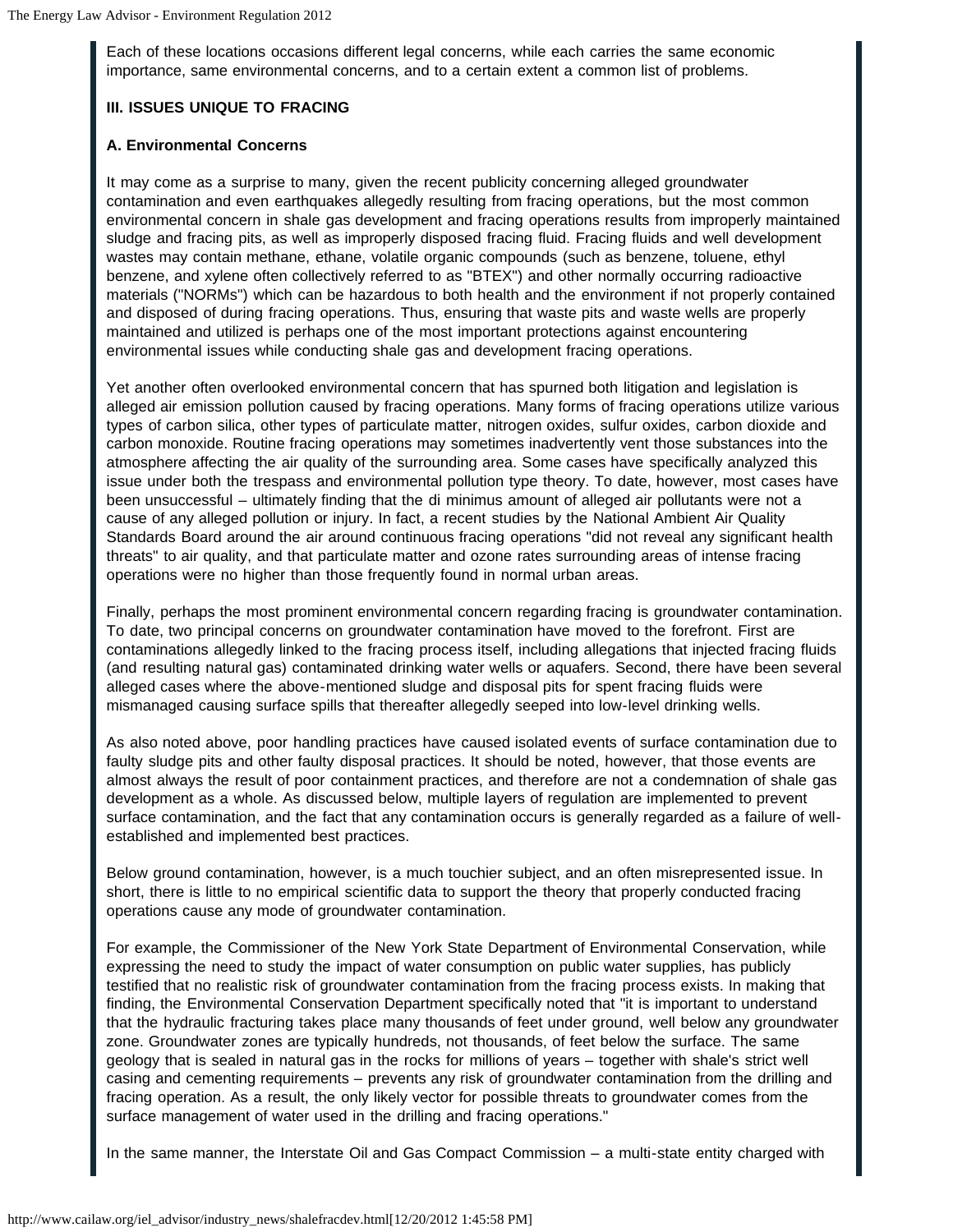studying environmental and energy concerns – recently agreed to those findings. In its report, it "concluded that that the injection of hydraulic fracturing fluids poses little or no threat to underground sources of drinking water. Although thousands of wells are fractured annually, the Environmental Protection Agency has not found a single instance of the contamination of drinking water wells by hydraulic fracturing fluid injection. Effective state regulation has made hydraulic fracturing a safe and environmentally sound way to maximize and conserve our nation's resources."

Recently, the EPA issued a report concerning potential groundwater contamination in Pavilion, Wyoming. That report is still in its preliminary stages, and is out for peer review while this article is being published. As a preliminary matter, however, it is important to note that even the EPA has admitted that the report does not suggest that hydraulic fracturing operations are in any way unsafe. In fact, EPA officials recently testified that the report "makes it clear that the causal link to hydraulic fracturing has not been demonstrated conclusively, and that our analysis is limited to the particular geological conditions in the Pavilion gas field and should be assumed to apply to fracturing in other geological settings."

The University of Texas Energy Institute released a report on shale gas development in February 2012. The most publicized finding of the report was that researchers found no direct connection between fracing and groundwater contamination. The Institute's Report suggests, instead, that the environmental effects of shale gas development arise from the drilling process itself, and that these effects can be mitigated through such efforts as better casing standards and spill prevention programs.

In short, with the tens, if not hundreds of thousands of fracing wells—compounded with the constant testing and research concerning the environmental impact of those wells—the fact that there still has not been a verified scientific link between contemporary regulated fracing operations and groundwater contamination speaks volumes of care and safety that is taken to conduct those operations in the United States. It should also be noted that the EPA will be issuing a comprehensive report concerning fracing operations in North Dakota, Texas, Pennsylvania, and Louisiana and in the coming years, and is in the process of concluding a two-year study of the environmental impact on hydraulic fracturing in the United States.

# **IV. LEGAL CLAIMS BEING MADE**

Shale gas exploration and development attracts a significant regulatory and legislative response, as well as various types of litigation.

# **A. Types of Cases**

The legal cases occurring in shale gas plays are diverse. We recently surveyed some 47 cases that arise from shale gas development, and those cases represent the general cross sample of the various types of lawsuits we have seen nationally. Those 47 surveyed disputes included:

- 17 alleged breach of lease agreements;
- 14 alleged water contamination claims due to fracing;
- 2 nuisance actions, alleging excessive emissions, noise and light from drilling that interfere with the enjoyment of the plaintiffs' property;
- 2 claims one from a municipality and another from an environmental group seeking a complete ban of drilling operations in the specific region; and,
- 2 claims of personal injury actions by former drilling company employees (one by those handling allegedly hazardous fracing materials, and the other arising out of a fire at a drilling pad).

Interestingly, 14 of these suits were either originally brought or removed to federal court, meaning that the development of case law on each of these issues can be expected in the near future.

Other claims that we have seen include suits by drilling companies to enjoin municipalities' enforcement of fracing bans; suits by individual homeowners to recover damages sustained in earthquakes allegedly caused by fracing; suits by municipalities to recover for damages to roads caused by drilling company vehicles; suits by drilling companies against municipalities for denial of setback variances; and suits against drilling companies for violations of the Clean Water, National Environmental Policy, and Federal Resources Conservation and Recovery Acts.

# **B. Who is Involved?**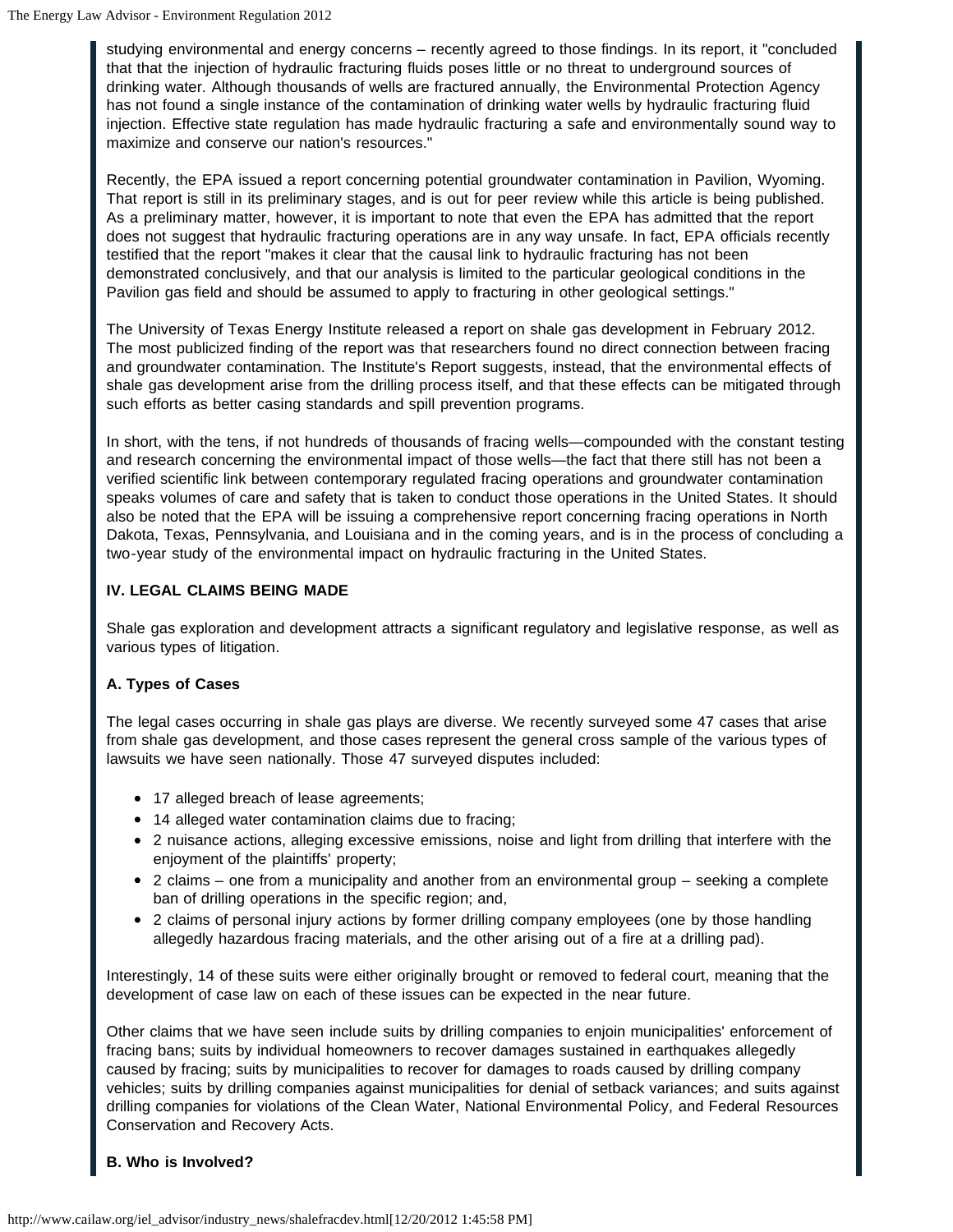Not surprisingly, an active number of plaintiff attorneys with offices near shale gas plays are recurring characters in these suits. For example, the conglomerate calling itself the North Texas Litigation Group has appeared as counsel for plaintiffs in a large number of disputes arising out of the Barnett (none of which were included in this review). The group is actively promoting litigation against oil and gas companies involved in shale gas operations, and has included over a hundred (100) petitions and complaints for Barnett Shale actions on its website for review and use in bringing lawsuits.

Unlike mature shale plays, Eagle-Ford's litigation scene has not been fully developed. Reports from that burgeoning play, however, have detailed complaints of alleged water contamination, alleged excessive emissions, road damage and lease disputes. Furthermore, the same plaintiffs' attorneys are already publicizing their services in that area, and are planning to open offices in the region.

# **C. Recent Notable Cases.**

The following is a sample, in bullet point format, of some of the recent notable cases:

# **1. A Trio of Barnett Shale Contamination Cases.**

Plaintiffs' counsel in all three is the Turley Law Firm.

# - *Scoma v. Chesapeake Energy Corp.*;

- Plaintiffs (husband and wife homeowners) claim orange/yellow coloring of the water, bad taste, and foul odor. Plaintiffs allege increase in the concentration of BTEX, barium, and iron in their water.
- *Mitchell v. Encana Oil & Gas (USA), Inc.*
	- Plaintiff alleges that her well water began to feel slick to the touch and give off an oily, gasoline-like odor.

# - *Harris v. Devon Energy Production Company, L.P.*

• Plaintiffs allege water from two wells on plaintiffs' property became contaminated in April 2008 with a gray sediment. Plaintiffs claim to have testing results showing water contamination with high levels of metals.

# **2. Range Resources Litigation.**

On December 7, 2010, the EPA issued to Range Resources an emergency administrative order pursuant to Safe Water Drinking Act (§1431) finding an imminent and substantial endangerment to public health.

The EPA's Findings of Fact said that contaminants in two water wells are "likely" due to impacts from gas production and that Range operated the only production facilities near the wells. The order, however, did not contain a finding of fact that Range actually caused or contributed to the alleged contamination of the domestic water wells or to the alleged endangerment.

The EPA, however, still required several remediation steps of Range.

On December 8, 2010, the Texas Railroad Commission ("TRC") held a hearing to determine if Range was contaminating the water. The EPA refused to allow its personnel to testify or to produce documents and to participate in the TRC hearing to defend its order.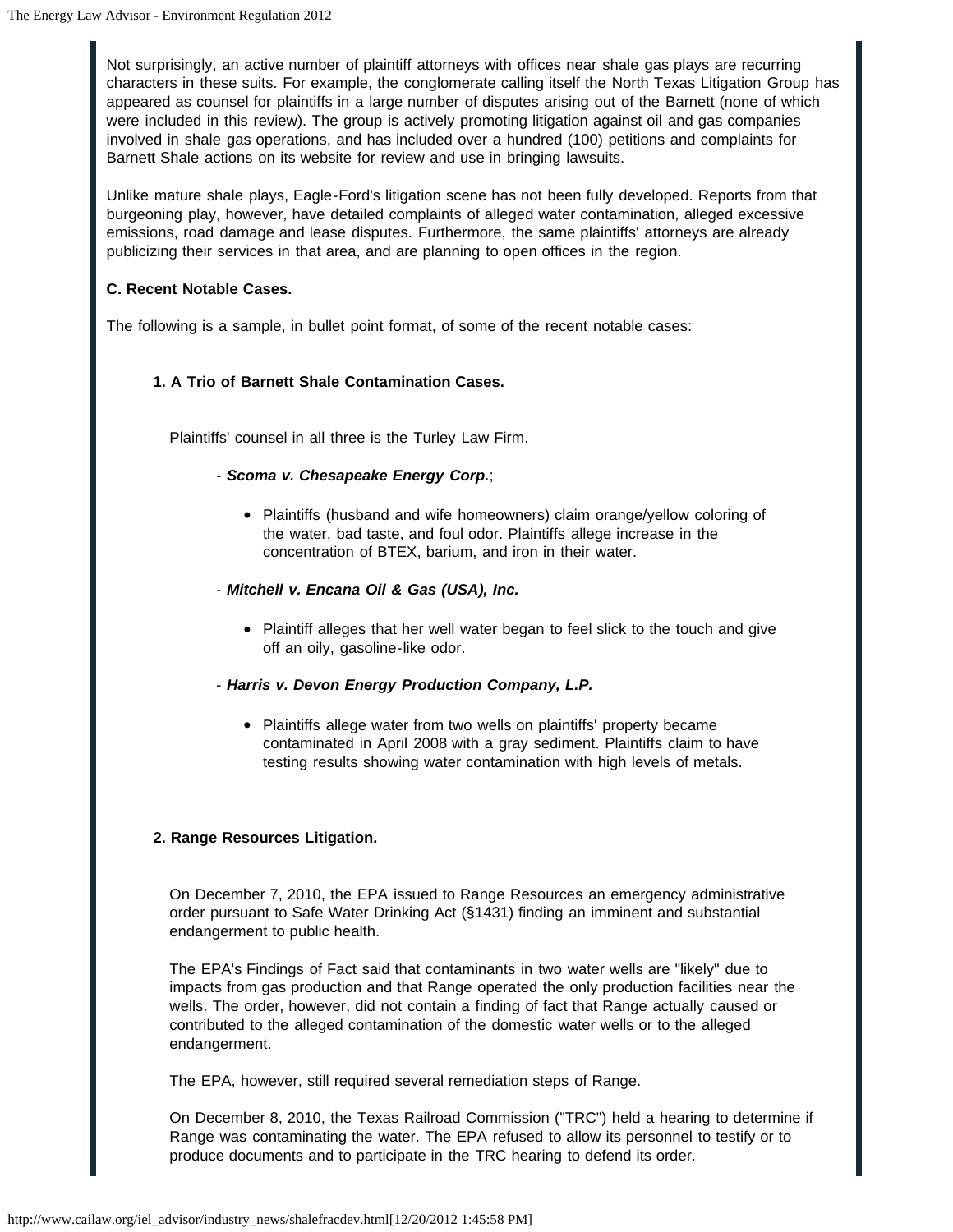**January 18, 2011**: the EPA sued Range in Federal Court to enforce its order.

**March 7, 2011**: the TRC issued a proposal for decision (PFD) finding that Range's operations have not caused or contributed to the contamination of the domestic water wells.

**June 20, 2011**: the District Court stayed the case until the Fifth Circuit made a ruling on Range's Petition, which presents similar issues of fact and law.

Range's Petition in the Fifth Circuit argues: (1) the EPA order is not final agency action and that the EPA has the burden of proving the essential elements of a claim under the SDWA; (2) Range has the right to assert any applicable defenses and constitutional challenges; (3) the EPA's order is arbitrary and capricious because of insufficient evidence to support the finding that Range contaminated the water.

October 3, 2011: Fifth Circuit held oral argument (Judges Reavley, Elrod, and Graves). June 2011: Landowners file suit against Range seeking \$6.5 million for actual damages and mental anguish.

**July 14, 2011**: Range filed a \$3 million counterclaim against the landowners (the Lypskys) and a third-party claim against Alisa Rich, the owner of a company called Wolf Eagle Environmental. Range claims that the Lypskys and Rich conspired to create misleading test results. Range's counterclaim includes deposition testimony from Mr. Lypsky admitting that gas was present in his drinking water years prior to Range's drilling.

#### **3. Coastal Oil & Gas Corp. v. Garza Energy Trust, 268 S.W.3d. 1 (Tex. 2008).**

Holding: Rule of capture prevents royalty interest owners from recovering damages against well operator based upon trespass claim under Texas law.

The court, however, did not rule out the possibility of a breach of implied lease or breach of implied covenant to produce claim--only ruling that there was no evidence on the record to support such a finding.

The court did not make clear exactly what evidence would be required to make such a claim.

# **4.** *FPL Farming Ltd. v. Environmental Processing Sys.***, No. 09-1010 (Tex. Aug. 26, 2011)**

The Injection Well Act and Texas Administrative Code do not shield permit holders from civil tort liability resulting from actions governed by the permit. Under Texas law, merely owning a permit is not a shield from trespass claims, overturning a Court of Appeals opinion on this issue.

The court avoided the issue of whether subsurface wastewater migration can constitute a trespass and whether it did so in this case.

#### **5.** *Northeast Natural Energy, LLC v. Morgantown* **(Monongalia County, West Virginia)**

The City of Morgantown enacted an ordinance banning hydraulic fracturing within the City and anywhere within one mile of the City.

Northeast Natural Energy had previously received a permit from the West Virginia Department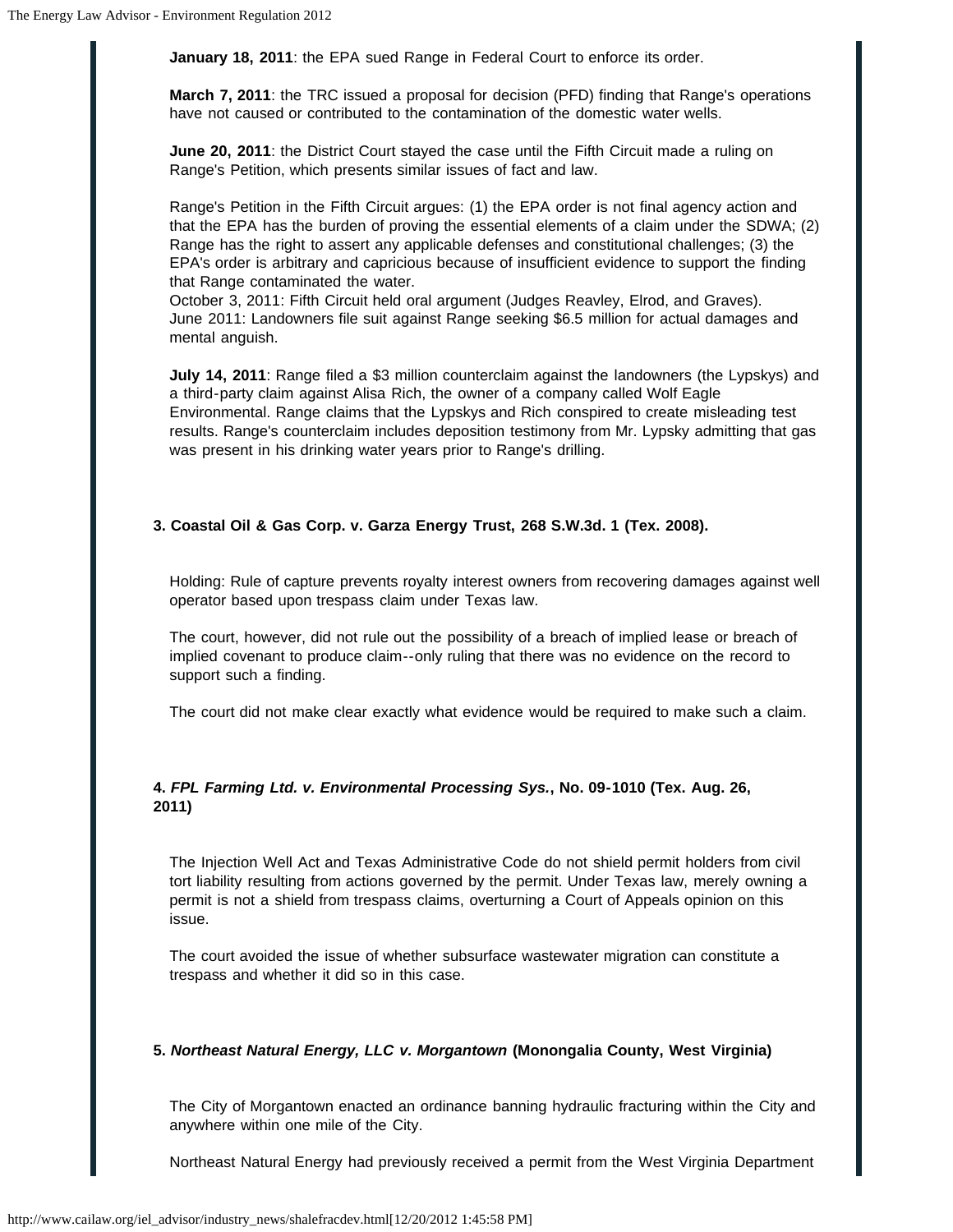of Environmental Protection to drill and hydraulically fracture a Marcellus Shale well in an area within one mile of the city limits of Morgantown.

Northeast claimed that the City's ordinance was preempted by state law and therefore was unenforceable.

Northeast won summary judgment on August 12, 2011, based largely on preemption principles.

# **V. FUTURE LEGAL CONCERNS**

## **A. Water Contamination/Pollution Claims.**

Plaintiffs' attorneys have already made it clear that they intend to exploit the niche market of water pollution and contamination claims. This issue is closer to the forefront given the recent press regarding the documentary Gas Land.

As explained above, creating an established theory of causality between fracing operations and water pollution or contamination will be the key issue. As noted above, some of these cases will either be brought (or end up) in federal court, with detailed case law and jurisprudence being developed. A practitioner in this field would be wise to stay abreast of any such pending contamination or pollution cases.

# **B. Lease and Mineral Rights, Contract and Fraud Claims.**

Despite the above questions regarding the viability of trespass claims relating to fracing operations, Texas and Oklahoma courts have not completely ruled out the possibility that improper fracing could lead to claims for breach of covenant damages.

Most of the existing shale gas lawsuits are traditional oil and gas lease disputes concerning cancellations, underpayments of royalties, and loss of drilling rights. With the proliferation of fracing operations in the Eagle-Ford shale play, more of these lease and mineral rights contract and fraud claims disputes are expected in both federal and state courts.

# **C. Personal Injury and Property Damage Claims from Operations.**

As always, personal injury and property damage caused by fracing operations are always a concern for oil and gas companies. It goes without saying that straight negligence actions under most states' laws for personal injury and tangible property damages that result from negligent fracing operations will remain viable causes of action in the courts. As noted above, causality will be the key issue for property damage claims, and plaintiffs' attorneys will be tasked with establishing sufficient evidence to ensure survival of any recoveries on appeal.

# **D. Toxic Exposure Injury Claims.**

Some states have not foreclosed the possibility of "stigma damage" cases where a group of plaintiffs claim a lump sum diminution in value to their real property based upon some alleged tortious conduct.

As with the theories of recovery presented above, causation of direct damages will be the key issue for plaintiffs' attorneys seeking to bring these suits. Prior to this, several cases concerning salt-dome natural gas leaks presented as class actions in the Midwest have been successful in recovering stigma damages – specifically when tied to direct property damages – in well-publicized lawsuits. It is plausible that those same plaintiffs' attorneys may attempt to bring a similar case as a result of alleged groundwater or surface contamination relating to fracing operations.

# **E. Contract and Business Tort Suits.**

There will, of course, be disputes concerning oil and gas field service contracts in any major shale play operation. There will also be a number of construction contract disputes as the infrastructure is laid in any newly-developing shale gas play, as well as disputes concerning joint ventures, transportation, purchase and sale, and every other major type of contract relationship.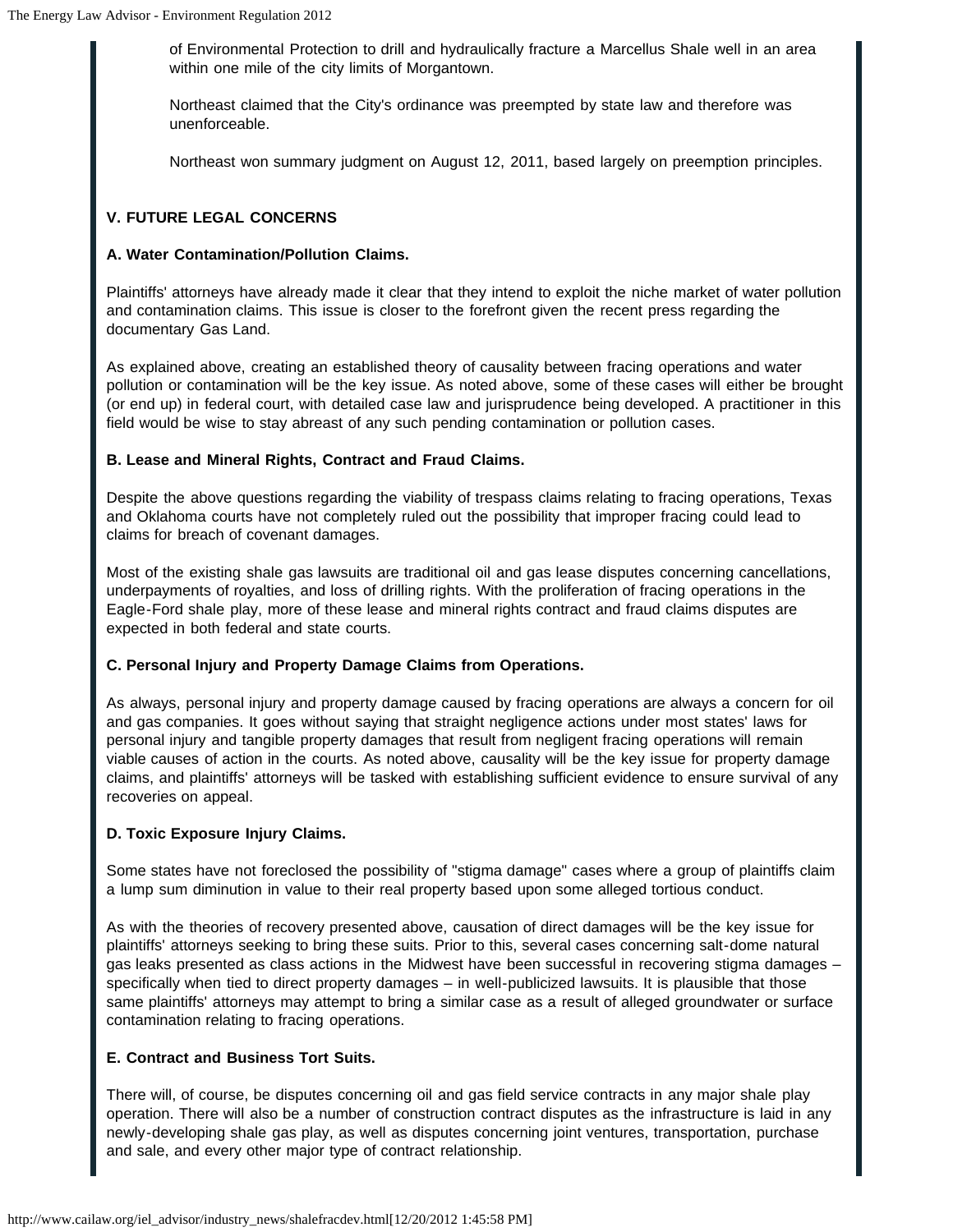Likewise, business torts of all shapes and sizes should be expected and anticipated by any major oil and gas operator conducting fracing operations in the developing shale gas play.

## **F. Local Government Lawsuits and Ordinances.**

As noted above, there is a vast array of continued political and legal efforts from environmental activists, and certain municipalities, to enact bans on fracing operations in developing shale gas areas.

For example, in the Barnett Shale alone, Titan Operating has sued the City of Flower Mound for the denial of a setback variance for one of its fracing operations. That case is currently being litigated.

## **VI. RECENT LEGISLATIVE ISSUES.**

Congress and the EPA recently have suggested that federal oversight of hydraulic fracturing operations might be warranted, and they have proposed a number of ways to do so. The following is a short bullet point summary of recent and proposed legislation.

## **A. Federal Legislation:**

## **The Proposed Fracturing Responsibility & Awareness of Chemicals or "FRAC" Act:**

1. Regulation of hydraulic fracturing at a federal level.

2. Public disclosure of hydraulic fracturing chemical constituents (but not the proprietary

chemical formulas) used in the fracturing process.

3. Medical emergency disclosure of proprietary product formulas, regardless of alleged trade secret.

## **The Clean Energy Jobs & Oil Accountability Act 2010:**

Requires disclosure of chemical constituents similar to the disclosure required by the proposed FRAC Act.

#### **Continued / Threatened EPA Action**

The EPA is conducting a second study to determine if there is a relationship between hydraulic fracturing and drinking water contamination.

The new EPA study will include locations in the Haynesville and Marcellus shales, and the EPA will monitor the hydraulic fracturing process throughout the life cycle of a well.

Preliminary report expected by end of 2012; final report in 2014.

Expect large data collection efforts—by the EPA, states, and operators—on fracing fluid wastewater characteristics.

#### **B. State Legislation:**

**Colorado**: In 2008, the COGCC promulgated the amended rules to address impacts and concerns related to Colorado's unprecedented increase in permitting and oil and gas production.

**Wyoming**: WOGCC completed revisions to regulations in June 2010 that added requirements for chemical disclosure and restrictions on the use of diesel and other petroleum distillates.

**Arkansas**: AOGC adopted revised regulations for hydraulic fracturing, similar to Wyoming / Colorado.

**New York**: In 1992, the New York Department of Environmental Conservation ("NYSDEC") finalized a Generic Environmental Impact Statement ("GEIS") on an oil, gas and solution mining regulatory program.

NYSDEC is completing the process of supplementing its 1992 GEIS on the Oil, Gas and Solution Mining Regulatory Program to address issues relating to high-volume hydraulic fracturing and horizontal drilling techniques used in the Marcellus Shale, the Utica Shale and other deep low permeability natural gas